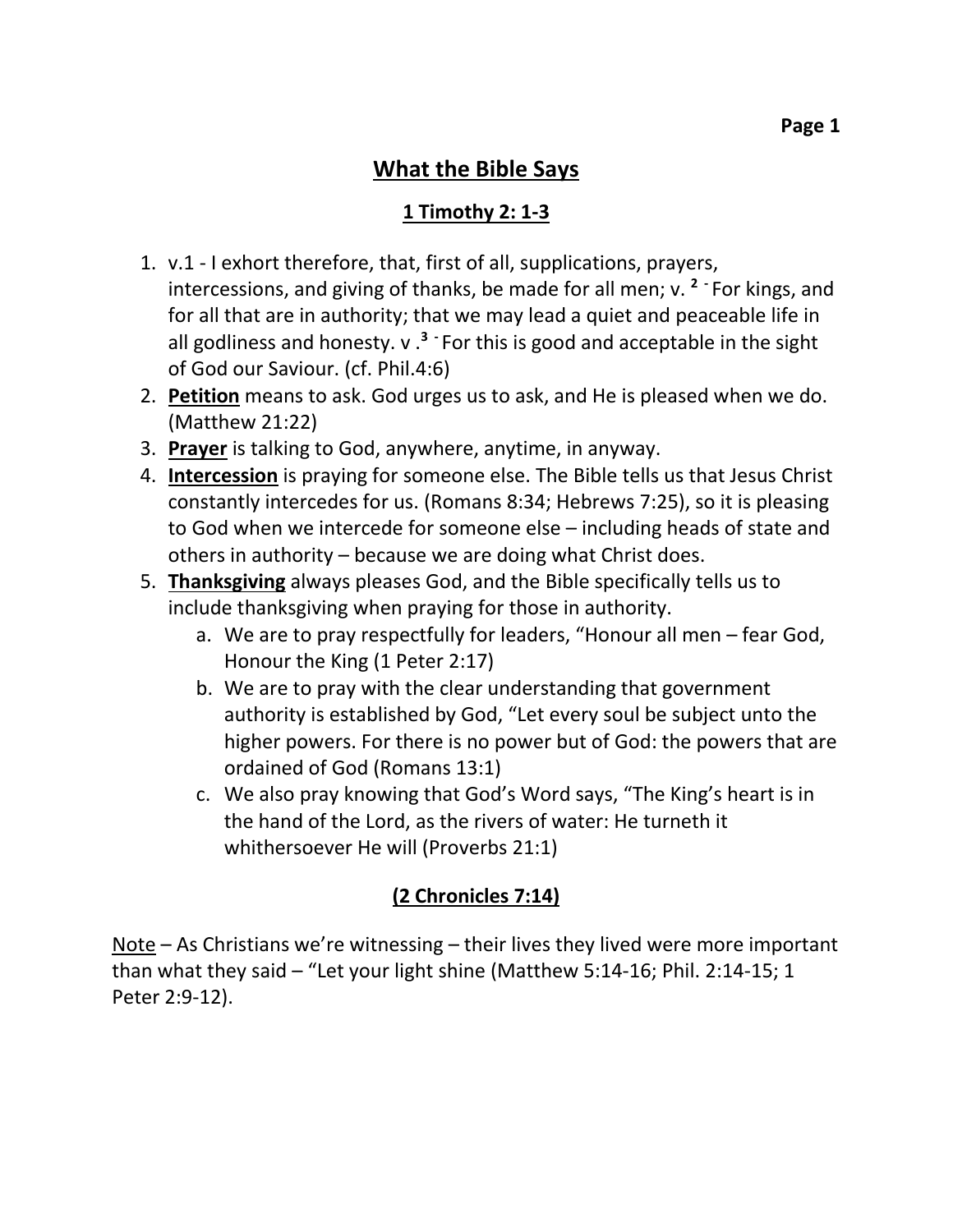## **What to Pray**

- 1. You can pray using words and thoughts from scripture.
- 2. **Suggestions**:
	- a. **Open the heart** (name of any leader) to hear and respond to the Gospel message if he/she does not know you (Luke 24:45; Acts 16:14)
	- b. **Help** (name) to accept wise counsel (Proverbs 11:14; 15:22)
	- c. **Teach** (name) to trust in You (Psalms 21:7)
	- d. **Protect** (name) from the influence of the evil one (2 Thess. 3:3)
	- e. **Give** (name) direction, foresight, and understanding in making decisions (1 Chron. 22:12)
	- f. **Deliver** (name) from opinions contrary to Your Word (Psalms 119:105)
	- g. **Guard** (name) from harm, and bless and protect his/her family (Psalms 21:11; Ezra 6:10)
	- h. **Enable** (name) to carry out his/her duties with humility toward You and toward others (1 Peter 5:5)
	- i. **Give** (name) the courage to do the right thing even when urged to do the wrong thing (Proverbs 2:11-15)
	- j. **Grant** (name) a heart of compassion toward those he/she leads and serves (Col. 3:12)